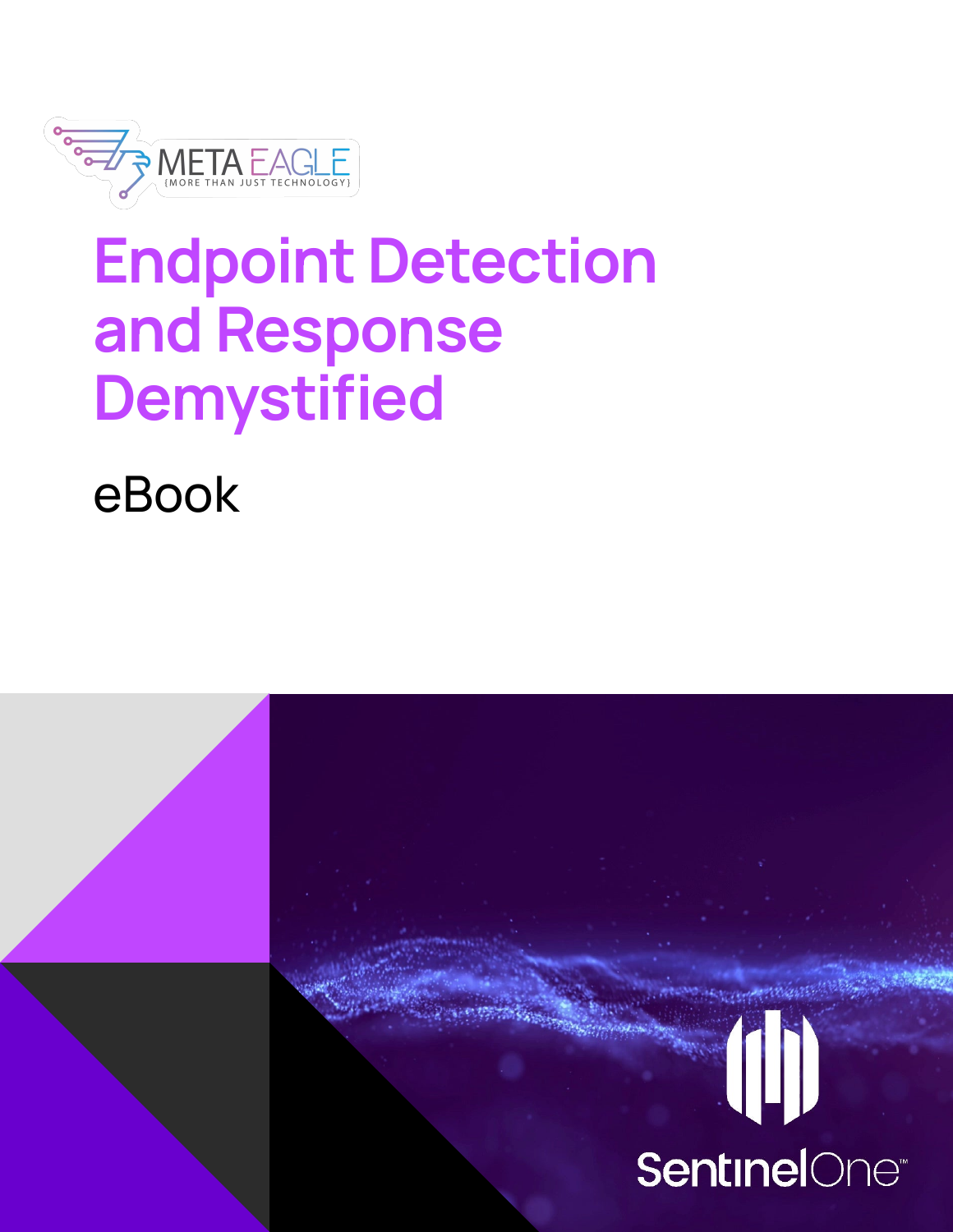## **Table of Contents**

| Ransomware. Zero day malware. Fileless attacks. Phishing and privilege escalation.  3 |  |
|---------------------------------------------------------------------------------------|--|
|                                                                                       |  |
|                                                                                       |  |
|                                                                                       |  |
|                                                                                       |  |
|                                                                                       |  |
|                                                                                       |  |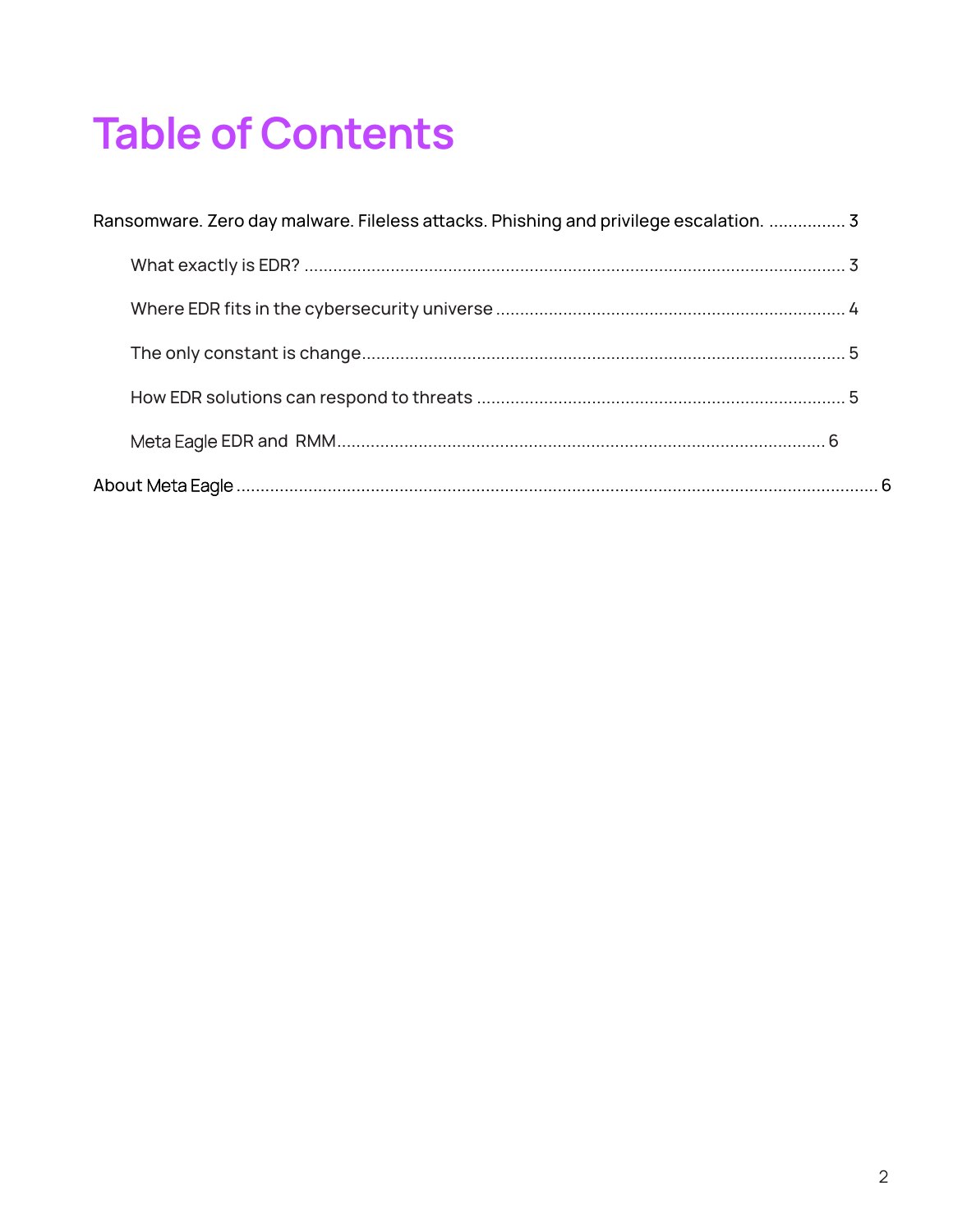### Ransomware. Zero day malware. Fileless attacks. Phishing and privilege escalation.

These all represent clear and present dangers to your networks, businesses, and personally identifiable information (PII).

For years, antivirus (AV) solutions were the major players on protecting customer endpoints. But as the threat landscape has shifted, we've seen the emergence of newer solutions built to deal with some of the problems inherent in AV.

You may have heard the term endpoint detection and response (EDR) crop up over the past few years. These solutions were put on the market specifically to adapt to the evolution of the threat landscape (and to recognize it will continue to evolve faster than humans can often keep up with). You may be curious about what these solutions are and why they stand apart.

We'll demystify these solutions today and, hopefully, show you why they're so integral to the future of cybersecurity.

#### What exactly is EDR?

Anton Chauvin of Gartner® originated the term endpoint detection and response, using it to describe a "family of new tools focused on visibility, and from prevention to detection for the endpoint."<sup>1</sup> EDR is a multifaceted solution that can best be described as expanding AV into a whole new realm.

Everything modern AV can do, EDR takes a step further—providing security and (more importantly) peace of mind. These include, but are not limited to:

- Monitoring
- Threat detection
- Allow listing and deny/exclude listing
- Threat response
- Integration with other cybersecurity solutions

Whether it's from using artificial intelligence (AI) to monitor for new threats and suspicious endpoint behavior, or automated rollback after a ransomware event, EDR solutions have developed multiple responses to increase the depth of protection IT can be used in organisations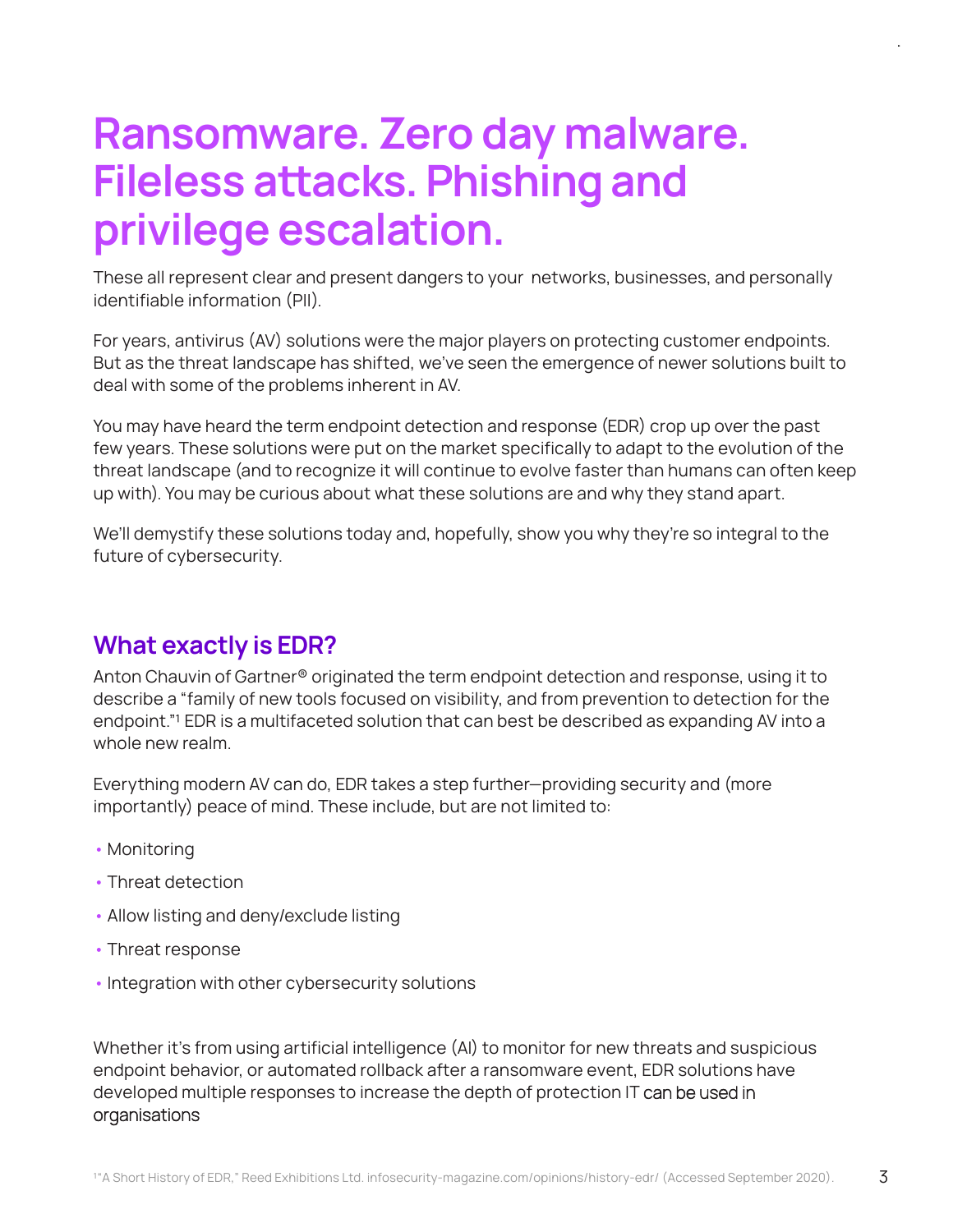#### Where EDR fits in the cybersecurity universe

EDR centers on protecting endpoints. Given the number of threats that spawn daily, AV and other traditional endpoint security products can fall short for managing attacks across large numbers of endpoints. When we talk about traditional AV, it's typically from a passive standpoint. AV can only detect and quarantine known threats—those that have been previously identified.

Many AV solutions operate on traditional virus signatures. When a file gets discovered as malware, it generates a hash that then gets added to a virus signature database. AV programs then scan for files that match a known virus signature in their database, then quarantine the file.

Therein lies the rub—AV requires regular signature updates. This means there is often a gap in coverage between when a virus is discovered and when your customers become protected. Plus threats that haven't yet been discovered can operate in the wild before you can even get an update. It's a reactive approach.

In contrast, EDR is proactive. Comprised of monitoring software and endpoint agents, EDR solutions use integrated machine learning and advanced AI to identify suspicious behaviors and address them regardless of whether there's a signature. For example, if several files change at the same time, chances are it's more likely a result of an endpoint attack rather than user error.

Cybercriminals themselves have been proactive. Many have developed methods of evading traditional AV solutions. Some might develop malware that changes signatures regularly to avoid matching a known signature in an AV database, while others may use fileless attacks and set up a new admin account on an endpoint with strong privileges. An EDR solution looks for unusual behaviors on an endpoint (compared to a baseline), then takes action accordingly. This allows you to meet proactive cybercriminals with proactive defenses.

> AV can only detect and quarantine known threats—those that have been previously identified.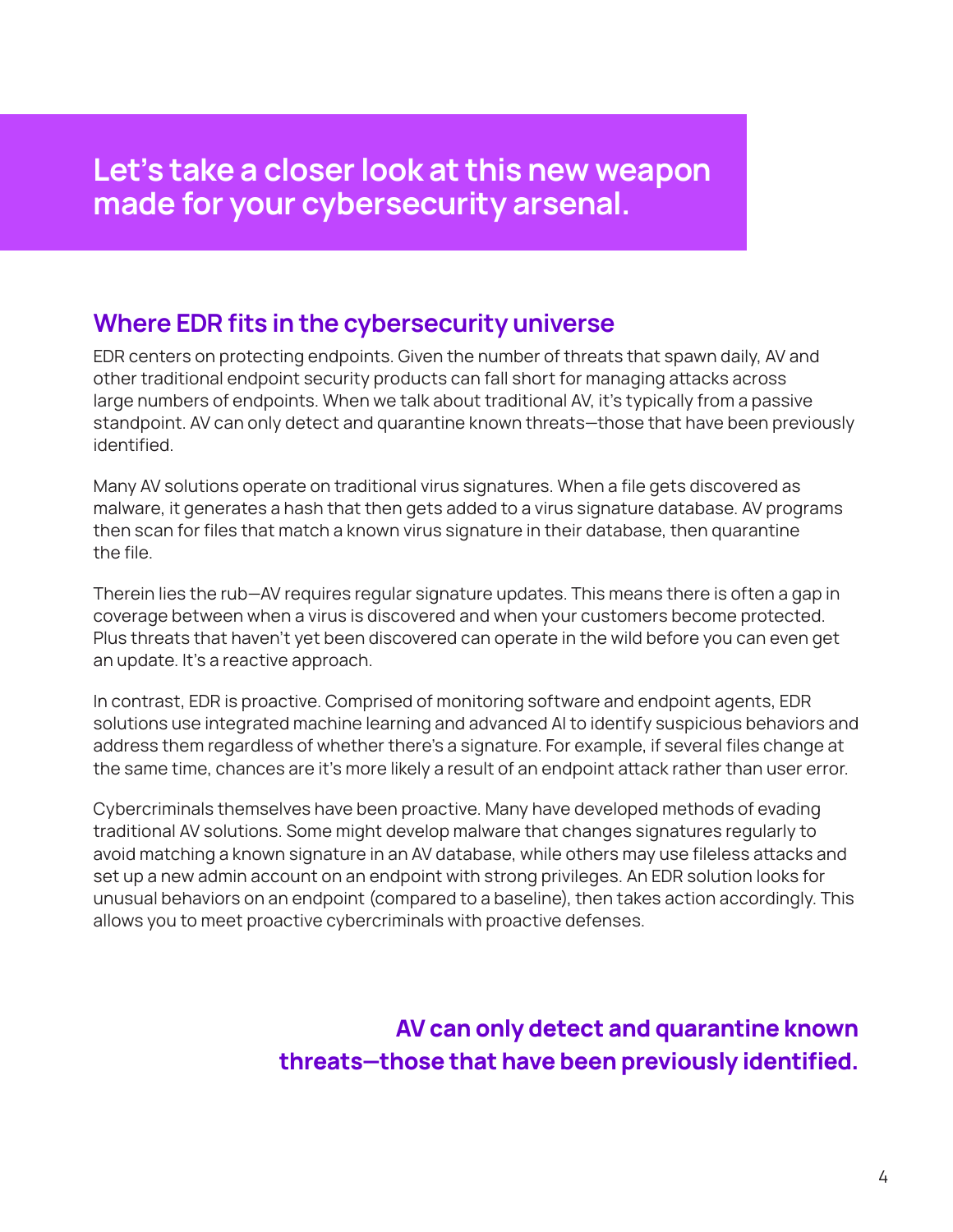#### The only constant is change

The world is in a constant state of flux, and technology is no different. The cloud has changed our lives in immeasurable ways, from the rise of e-commerce to enterprise-based solutions that billions of individuals rely on daily. Yet as technology advances, cybercriminals find new ways to exploit these changes and compromise company data. Data is arguably your customers' greatest asset—so how do you help safeguard it?

AV can only detect and quarantine known threats—those that have been previously identified. Like the cloud, AI and machine learning promise to change much of the way we do business and live our lives. AI and machine learning power EDR solutions, acting as the engine that fuels greater threat protection and allows it to recognise and deal with advanced threats.

An EDR solution uses machine learning to establish a baseline of behavior for an endpoint. From there, EDR discovers behaviors that veer from the baseline. This is where EDR excels—asking questions like:

- •Has this endpoint performed this activity before?
- •Does this file or behavior exhibit unusual patterns?
- Why are secured files being looked at or hit?

In essence, EDR solutions use AI to discover indications of a compromise without having to rely on known indications of compromise (which can be subverted). Advanced polymorphic viruses (those that can generate modified versions of themselves to counter detection) and zero day threats (which target and exploit a previously unknown vulnerability) will slip by solutions that can't ask and answer these questions. EDR not only asks these questions; it also provides the answers we need to address the threats—with options to kill, quarantine, remediate, and roll back.

#### How EDR solutions can respond to threats

EDR solutions don't just detect threats—they can also act on them. When an endpoint agent discovers a threat, a good EDR solution springs into action via the central monitoring system. The central monitoring system analyzes and correlates threats. Depending on which EDR solution you use, you can even visually trace the genesis of the threat and its path to the endpoint.

Meta Eagle Endpoint Detection and Response (EDR), for example, lets you see this attack timeline so you can understand the lifecycle of the attack. You can use this information to help prevent future threats, but it's also extremely helpful in showing tangible proof of the value of your security services to customers.

While AV and disk encryption are valid ways to secure your endpoints, EDR offers capabilities that help futureproof your users' machines. These include near real-time file analysis and alerts,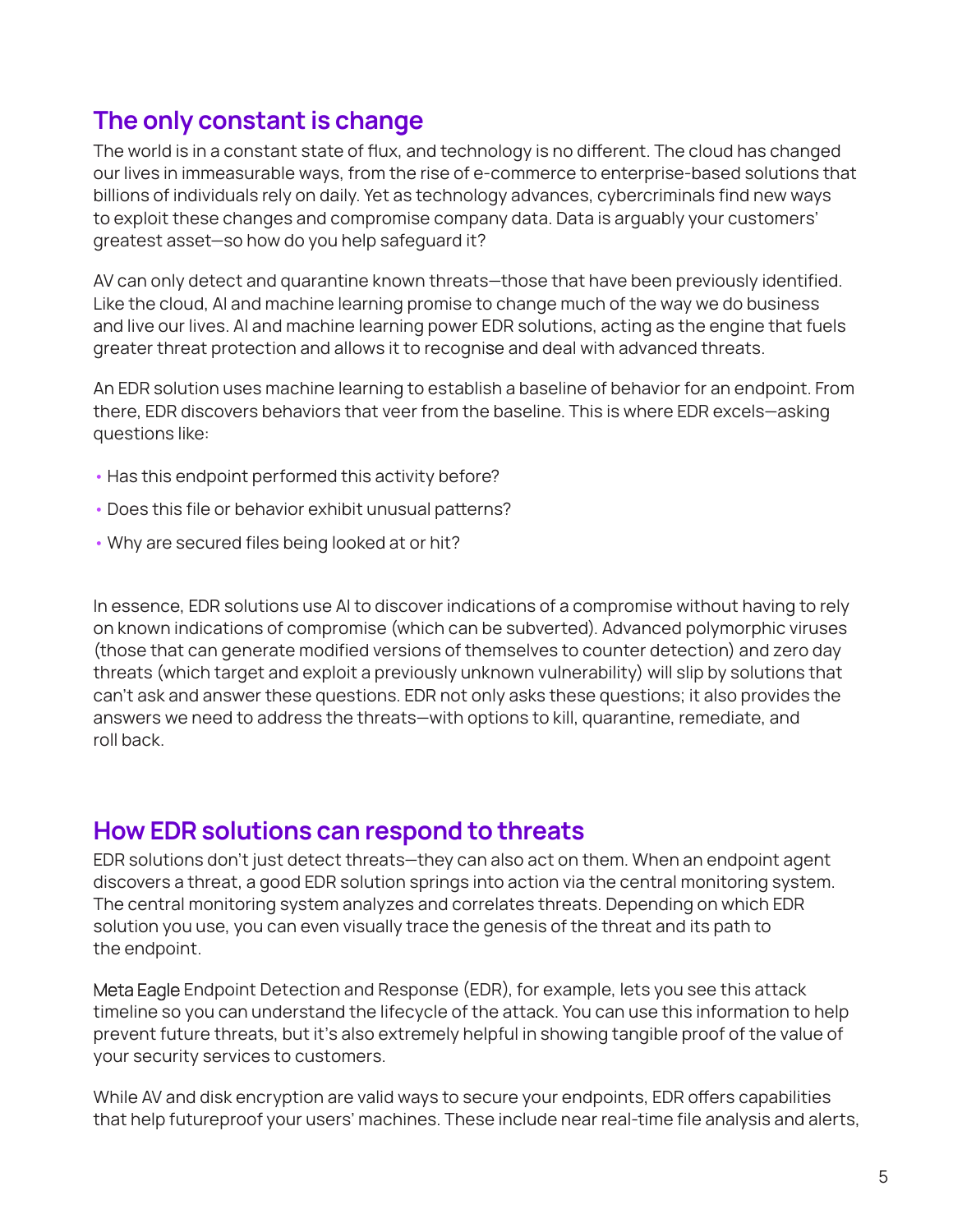detailed forensics, offline protection, the ability to disconnect from the network to help prevent further spread, and the killer feature—infected file rollback.

In fact, let's look at how a solution like Meta Eagle EDR can help with ransomware. The common drill with ransomware goes as follows: someone opens an attachment or email, or visits a webpage with malicious script, and they're greeted with a notification that all their files are encrypted. The cybercriminal will only return their files after they pay a princely sum in Bitcoin or another cryptocurrency—except there is no guarantee they will get their data back. Many corporations are unwilling to risk paying a ransom because of this lack of a guarantee.

It can happen to anyone, and the facts are staggering:

- Businesses experienced an average of 16.2 days of downtime at the end of 2019 due to ransomware²
- One business will be hit every 11 seconds by a ransomware attack by 2021, according to some predictions<sup>3</sup>
- The predicted cost of damages due to ransomware in 2021 is \$20 billion<sup>4</sup>

Meta Eagle EDR offers ransomware rollback to help you offer the greatest value to your clients. This feature uses advanced technology to take snapshots of the endpoint at regular intervals (set at the administrator's discretion). If ransomware hits, it only takes a few clicks to roll back the endpoint disk image to a previous point in time, helping save your customers significant time and money.

#### Meta Eagle EDR and RMM

Meta Eagle EDR uses AI and machine learning to detect endpoint threats. Not only can it detect suspicious behaviors at the endpoint level, it can also respond to those threats on your behalf based on set policies. You can even set it to automatically roll back endpoints to a known safe state after a potential attack—and reveal full timelines to show your a tangible, clear way that we've protected you from threats.

Plus Meta Eagle EDR is integrated within Meta RMM, our remote monitoring and management platform designed to help you get up and running fast and start monitoring devices in minutes. This means you can monitor endpoints and networks from the same dashboard as endpoint security. Meta RMM offers multiple other security layers available from the same dashboard, including patch management, web protection, backup, and disk encryption

2 "Ransomware Costs Double in Q4 as Ryuk, Sodinokibi Proliferate," Coveware. coveware.com/blog/2020/1/22/ ransomware-costs-double-in-q4-as-ryuk-sodinokibi-proliferate (Accessed September 2020).

3 "Global Cybercrime Damages Predicted to Reach \$6 Trillion Annually by 2021," Cybercrime Magazine. cybersecurityventures.com/cybercrime-damages-6-trillion-by-2021/ (Accessed September 2020).

4 "Global Cybercrime Damages Predicted to Reach \$6 Trillion Annually by 2021," Cybercrime Magazine. cybersecurityventures.com/cybercrime-damages-6-trillion-by-2021/ (Accessed September 2020).